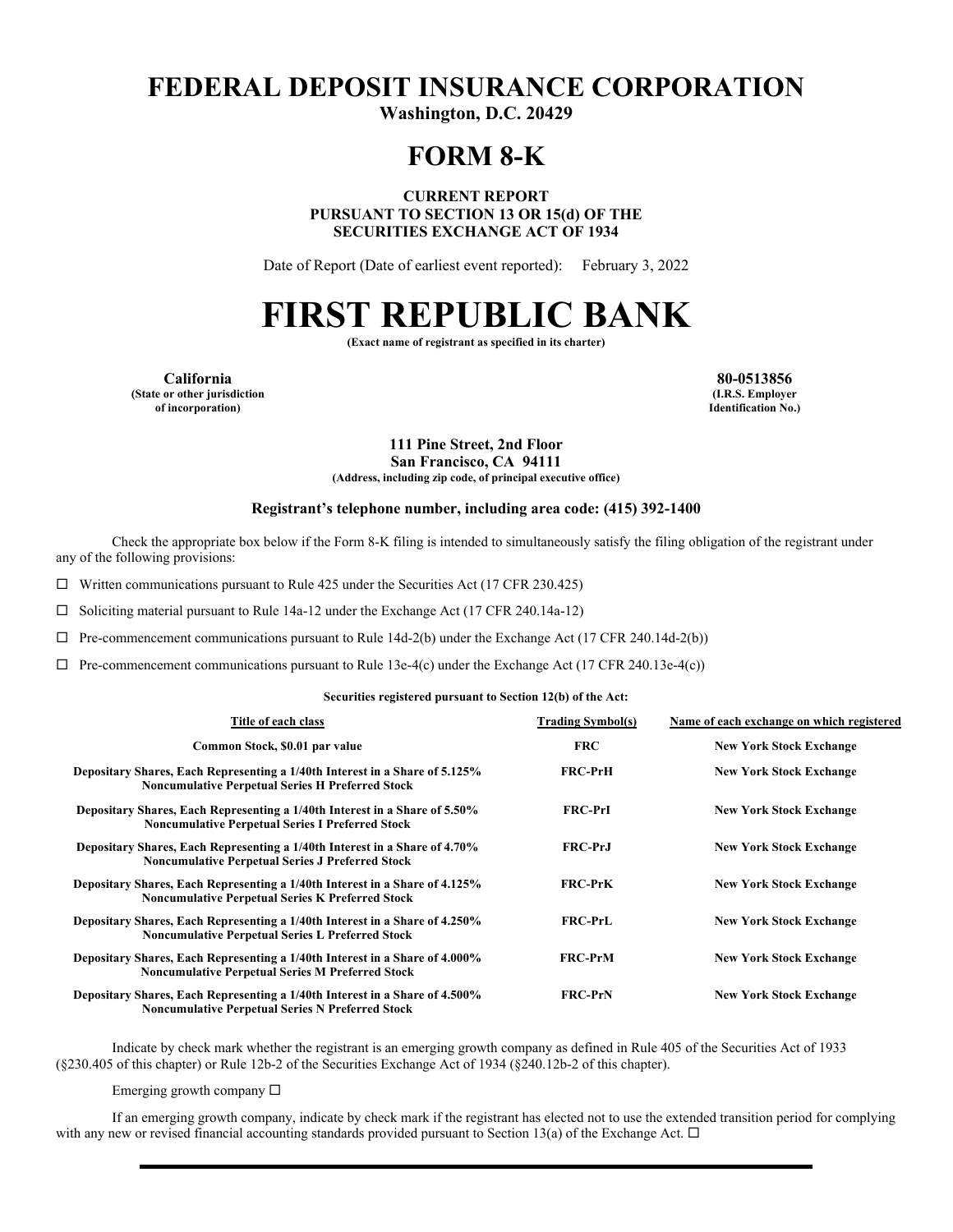## **Item 7.01 Regulation FD Disclosure**

Pursuant to Regulation FD, First Republic Bank ("the Bank") hereby furnishes to the Federal Deposit Insurance Corporation slides that the Bank will present to analysts and investors on or after February 3, 2022. The slides are attached hereto as Exhibit 99.1. These slides will be available on the Bank's website at [firstrepublic.com.](http://www.firstrepublic.com/)

The information furnished by the Bank pursuant to this item, including Exhibit 99.1, shall not be deemed "filed" for purposes of Section 18 of the Securities Exchange Act of 1934, as amended, (the "Exchange Act") or otherwise subject to the liability of that section, and shall not be deemed to be incorporated by reference into any filing under the Securities Act of 1933, as amended, or the Exchange Act.

## **Item 9.01 Financial Statements and Exhibits**

### **(d) Exhibits**

99.1 Slides presented by First Republic Bank to analysts and investors on or after February 3, 2022.